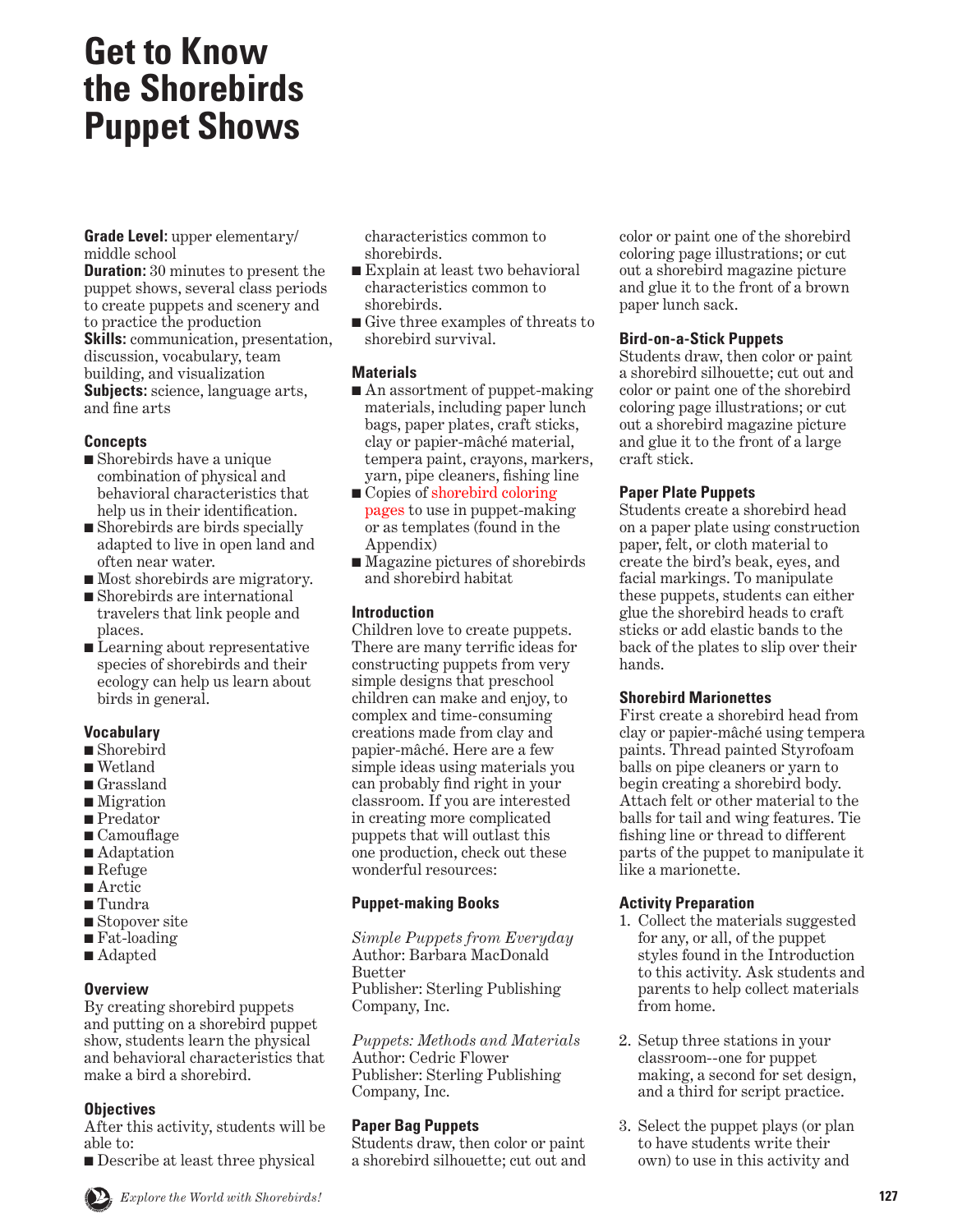make seven photocopies of each one you select, one copy for each cast member and the production team.

#### **Procedure**

- 1. Introduce the topic of shorebirds to your students. Discuss the characteristics that make a bird a shorebird. Show your class pictures of shorebirds in your area using field guides, magazine pictures, or the posters included in this education guide.
- 2. Create a list of shorebird characteristics on the chalkboard. This list should include the physical attributes students can see from their pictures. Do not forget to include behavioral characteristics to the list. Below is a list of some characteristics to include.

#### **Physical and Behavioral Characteristics of Shorebirds**

#### **Physical Traits**

- They have long legs (relative to their body size) for wading.
- They have slender toes for balance while walking.
- They have long, slender beaks (relative to their body size) for probing in the mud or water.
- They have camouflage coloring.

## **Behavioral Traits**

- Most nest on the ground.
- They nest independently.
- They prefer open habitats like wetlands and grasslands.
- They feed on invertebrates.
- They use simple vocalizations that include peeps, whistles, or short trills.
- They breed in the tundra and central grasslands.
- They make extremely long migrations between breeding grounds & nonbreeding grounds.
- They establish territory and use breeding and distraction displays.
- They have a variety of foraging habits due to many different bill types.
- 3. Explain to your students that the class will be learning and presenting two plays about shorebirds.
- 4. Divide your class into two to four groups based on the number of puppet shows you want to present and the size of your class. Provide each group a copy of the shorebird play it is to present. One copy should go to each puppeteer and one to each team of set designers, puppet designers, and the director. They can select two other shorebirds found in their area if they do not want to use the Western Sandpiper and Killdeer. Ask them to decide who in their groups will take on the following roles.

## **Puppeteers**

(Keep in mind that if you choose to substitute either the Western Sandpiper or the Killdeer for another species of shorebird, you will probably have to edit the script. Use the *Shorebird Profiles* located in the *Appendix* for the migration patterns, food preferences, and threats for other species of shorebirds.)

- Western Sandpiper (or another local species)
- Killdeer (or another local species)
- Bird-watcher
- Narrator (an actual puppet or a student reading the narrator's commentary)

## **Set Designer(s)**

Students who take on this job will be creating a backdrop for the puppet production. They should create a realistic habitat drawing or painting for the audience.

#### **Puppet Designer(s)**

This team creates the Western Sandpiper, Killdeer, and birdwatcher puppets, keeping in mind that they should be as realistic as possible so the audience can recognize the shorebird species and can tell them apart.

#### **Director(s)**

These students help the "actors" practice reading or memorizing their lines and manipulating their puppets.

- 5. Let each group work to pull its production together. Create areas in the classroom where the puppet designers can create their puppets, the set designers have all the materials to create backdrops, and the actors can practice their lines. It is certainly easier to ask the groups to create the same type of puppet (i.e. Paper Bag Puppets, Birdon-a-Stick Puppets). However, the productions will be more interesting and the students more enthusiastic if you allow each puppet designer to choose his or her own style puppet and encourage them to try using many different materials.
- 6. Once each group has finished preparing for its production, assign the order of performances. Send out invitations to parents and other classrooms.
- 7. After each performance, ask the audience (which will include the students who are waiting to perform their own puppet shows) what they learned about shorebirds from the play. Add their responses to the original list of shorebird characteristics. Depending on the puppet show you select, your students should mention shorebird facts like the following: